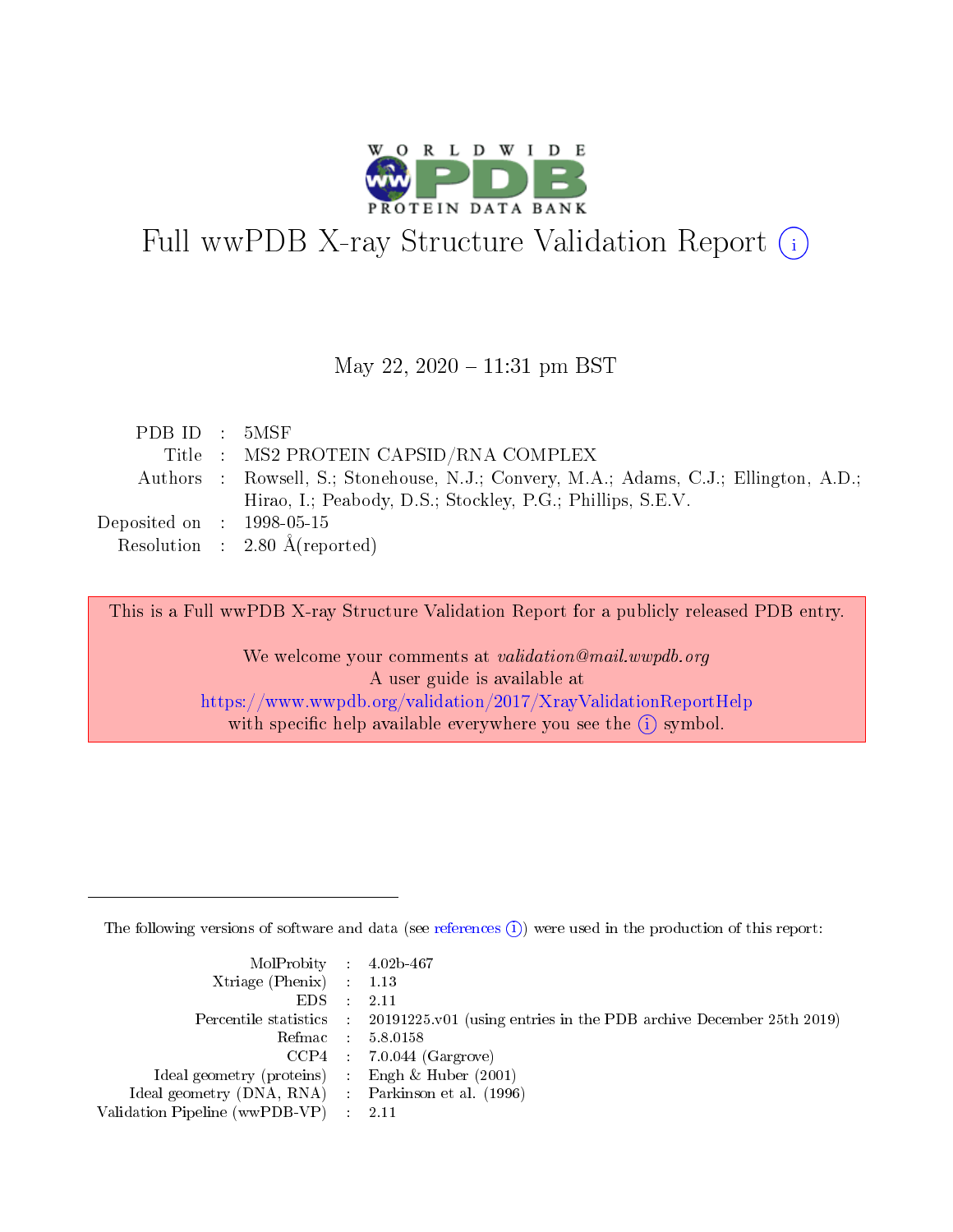# 1 [O](https://www.wwpdb.org/validation/2017/XrayValidationReportHelp#overall_quality)verall quality at a glance  $(i)$

The following experimental techniques were used to determine the structure: X-RAY DIFFRACTION

The reported resolution of this entry is 2.80 Å.

Percentile scores (ranging between 0-100) for global validation metrics of the entry are shown in the following graphic. The table shows the number of entries on which the scores are based.



| Metric                | Whole archive        | <b>Similar resolution</b>                          |
|-----------------------|----------------------|----------------------------------------------------|
|                       | $(\#\text{Entries})$ | $(\text{\#Entries, resolution range}(\text{\AA}))$ |
| $R_{free}$            | 130704               | $3140 (2.80 - 2.80)$                               |
| Clashscore            | 141614               | 3569 (2.80-2.80)                                   |
| Ramachandran outliers | 138981               | 3498 (2.80-2.80)                                   |
| Sidechain outliers    | 138945               | $3500(2.80-2.80)$                                  |
| RSRZ outliers         | 127900               | 3078 (2.80-2.80)                                   |
| RNA backbone          | 3102                 | $1227(3.10-2.50)$                                  |

The table below summarises the geometric issues observed across the polymeric chains and their fit to the electron density. The red, orange, yellow and green segments on the lower bar indicate the fraction of residues that contain outliers for  $>=3, 2, 1$  and 0 types of geometric quality criteria respectively. A grey segment represents the fraction of residues that are not modelled. The numeric value for each fraction is indicated below the corresponding segment, with a dot representing fractions  $\epsilon = 5\%$  The upper red bar (where present) indicates the fraction of residues that have poor fit to the electron density. The numeric value is given above the bar.

| Mol | Chain | Length |      | Quality of chain |                                         |     |     |    |  |  |
|-----|-------|--------|------|------------------|-----------------------------------------|-----|-----|----|--|--|
|     |       |        | 50%  |                  |                                         |     |     |    |  |  |
|     | R     | 18     | 39%  |                  | 50%                                     |     | 6%  | 6% |  |  |
|     |       |        | 28%  |                  |                                         |     |     |    |  |  |
|     | Q     | 18     | 39%  | 17%              | 22%                                     | 11% | 11% |    |  |  |
|     |       |        | $\%$ |                  |                                         |     |     |    |  |  |
| ച   | А     | 129    |      | 85%              |                                         |     | 13% |    |  |  |
|     |       |        | 2%   |                  |                                         |     |     |    |  |  |
| ച   | В     | 129    |      | 84%              | and the contract of the contract of the |     | 13% |    |  |  |

Continued on next page...

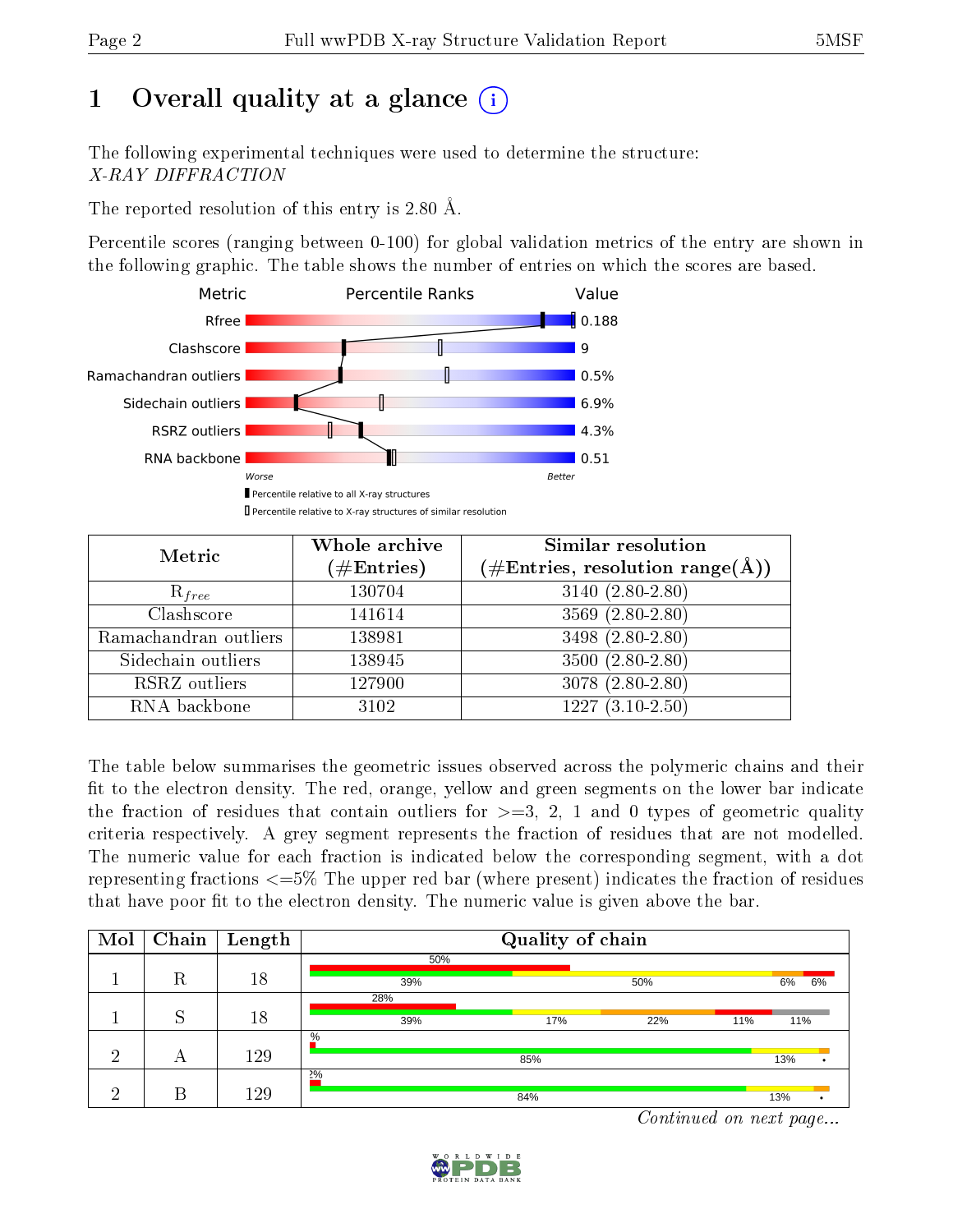Continued from previous page...

| Mol | ${\rm Chain}$ | Length     | Quality of chain |     |  |
|-----|---------------|------------|------------------|-----|--|
|     |               |            | $\%$             |     |  |
| -   |               | 190<br>⊥∠ບ | 84%              | 16% |  |

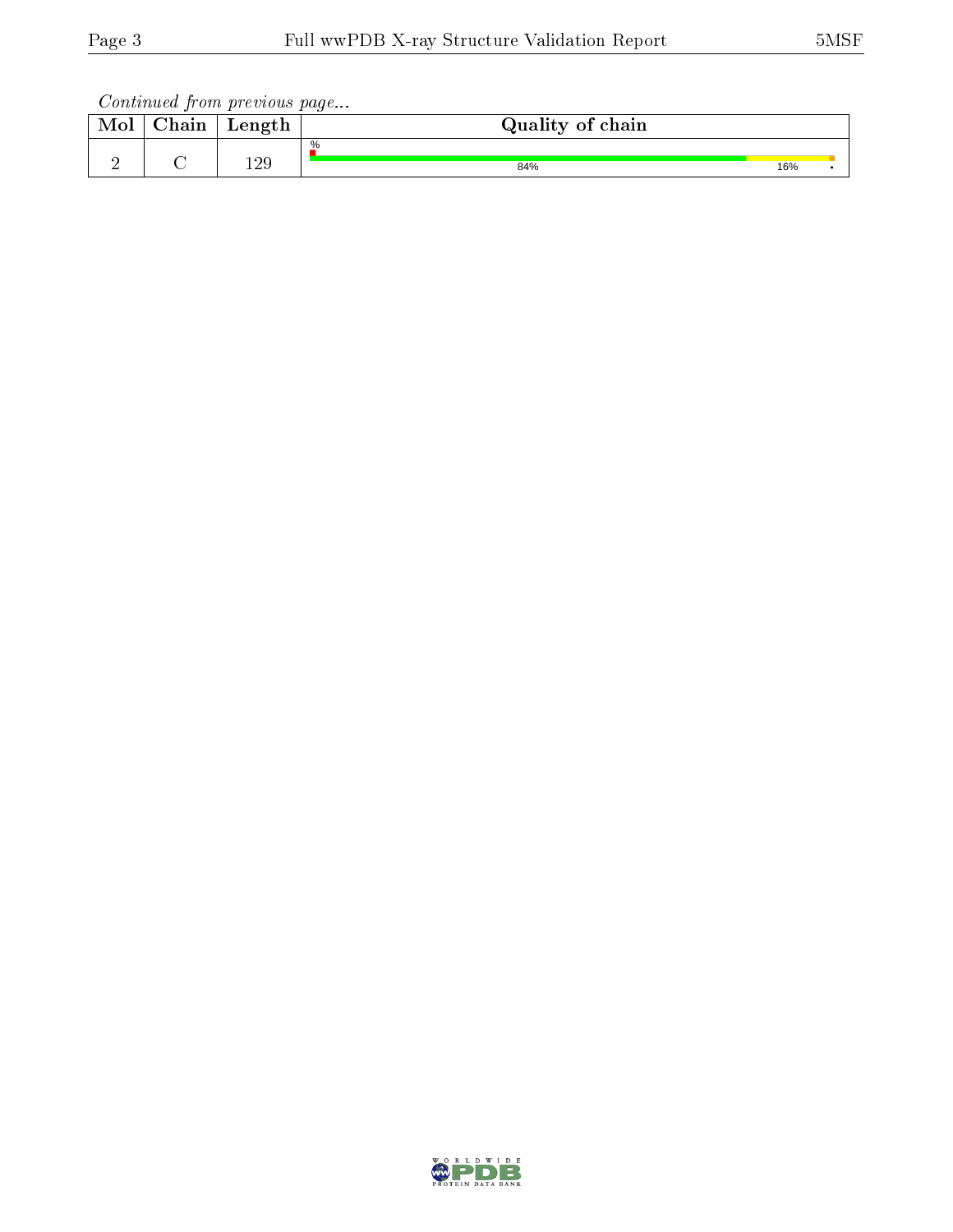## 2 Entry composition (i)

There are 3 unique types of molecules in this entry. The entry contains 3737 atoms, of which 0 are hydrogens and 0 are deuteriums.

In the tables below, the ZeroOcc column contains the number of atoms modelled with zero occupancy, the AltConf column contains the number of residues with at least one atom in alternate conformation and the Trace column contains the number of residues modelled with at most 2 atoms.

 Molecule 1 is a RNA chain called 5'-R(\*CP\*CP\*GP\*GP\*AP\*GP\*GP\*AP\*UP\*CP\*AP\*C  $P^*CP^*AP^*CP^*GP^*GP^*GP^*G$ .3'.

| Mol | Chain | $\mid$ Residues | Atoms       |            |  |       |     |  | $\text{ZeroOcc}$   AltConf   Trace |  |
|-----|-------|-----------------|-------------|------------|--|-------|-----|--|------------------------------------|--|
|     |       | 18              | Total C N O |            |  |       |     |  |                                    |  |
|     |       |                 | 386         | 173 75 121 |  |       |     |  |                                    |  |
|     |       | 16              | Total C N O |            |  |       |     |  |                                    |  |
|     |       |                 | 342         | 154 67     |  | -106- | -15 |  |                                    |  |

Molecule 2 is a protein called MS2 PROTEIN CAPSID.

| Mol | Chain   Residues | Atoms   |                            |     |      |    | $ZeroOcc \mid AltConf \mid Trace$ |  |
|-----|------------------|---------|----------------------------|-----|------|----|-----------------------------------|--|
| ച   | 129              | Total   |                            |     |      |    |                                   |  |
|     |                  | 972     | 610                        | 167 | 191  |    |                                   |  |
| 2   | 129              | Total C |                            | N   |      |    |                                   |  |
|     |                  | 968     | 607                        | 166 | -191 | -4 |                                   |  |
|     | 129              | Total   | $\overline{\phantom{a}}$ C |     |      |    |                                   |  |
|     |                  | 968     | 607                        | -66 | 191  |    |                                   |  |

Molecule 3 is water.

| Mol | Chain | Residues | Atoms                                                  | ZeroOcc   AltConf |
|-----|-------|----------|--------------------------------------------------------|-------------------|
| 3   | R     | 2        | Total<br>$\circ$ O<br>$\overline{2}$<br>$\overline{2}$ |                   |
| 3   | А     | 30       | Total<br>$\left( \right)$<br>30<br>30                  |                   |
| 3   |       | 43       | Total<br>$\left( \right)$<br>43<br>43                  |                   |
| 3   |       | 26       | Total<br>$\left( \right)$<br>26<br>26                  |                   |

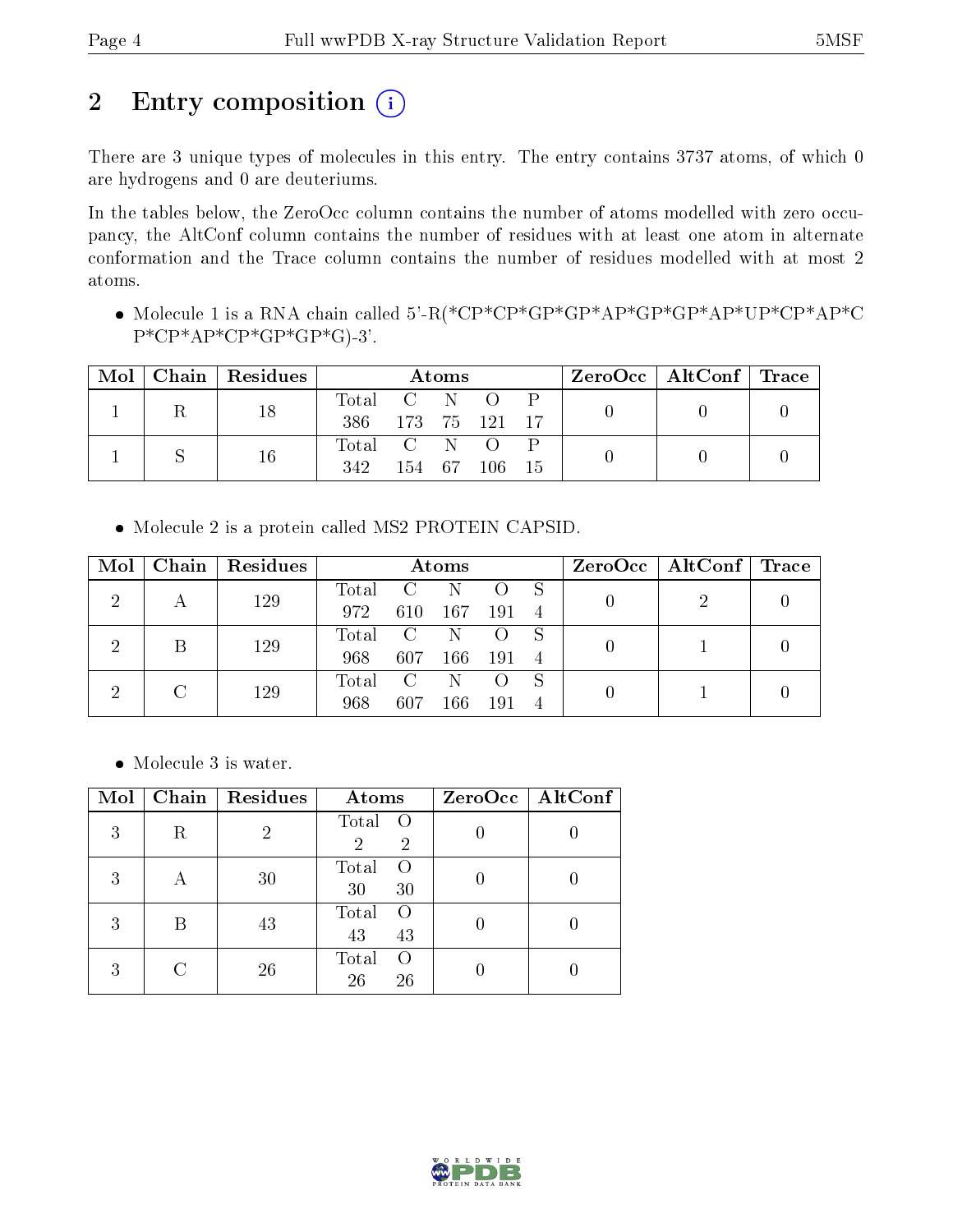## 3 Residue-property plots  $(i)$

These plots are drawn for all protein, RNA and DNA chains in the entry. The first graphic for a chain summarises the proportions of the various outlier classes displayed in the second graphic. The second graphic shows the sequence view annotated by issues in geometry and electron density. Residues are color-coded according to the number of geometric quality criteria for which they contain at least one outlier: green  $= 0$ , yellow  $= 1$ , orange  $= 2$  and red  $= 3$  or more. A red dot above a residue indicates a poor fit to the electron density (RSRZ  $> 2$ ). Stretches of 2 or more consecutive residues without any outlier are shown as a green connector. Residues present in the sample, but not in the model, are shown in grey.

• Molecule 1: 5'-R(\*CP\*CP\*GP\*GP\*AP\*GP\*GP\*AP\*UP\*CP\*AP\*CP\*CP\*AP\*CP\*GP\*GP\*G )-3'



• Molecule 1: 5'-R(\*CP\*CP\*GP\*GP\*AP\*GP\*GP\*AP\*UP\*CP\*AP\*CP\*CP\*AP\*CP\*GP\*GP\*G )-3'

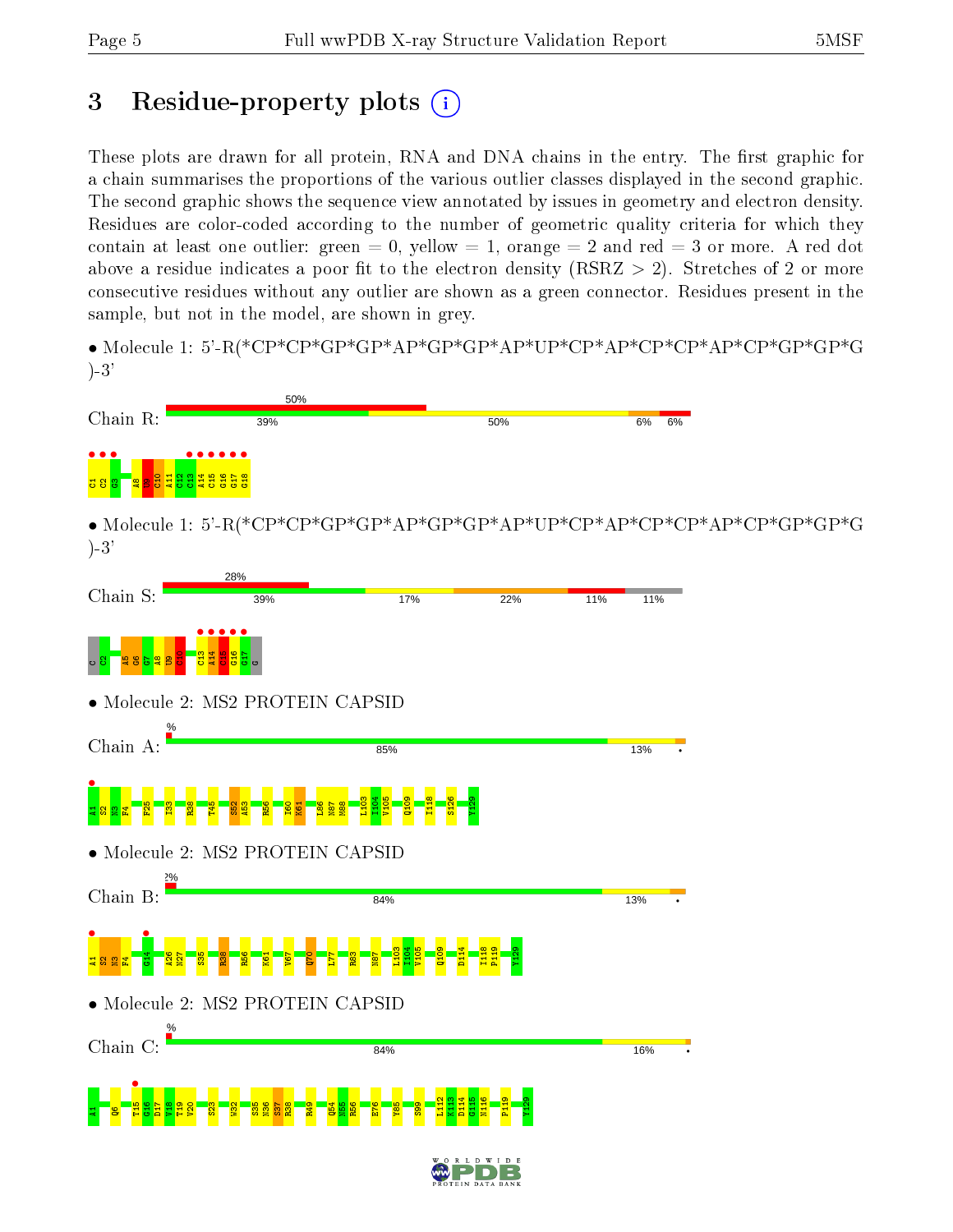## 4 Data and refinement statistics  $(i)$

| Property                                                                | Value                                             | Source     |
|-------------------------------------------------------------------------|---------------------------------------------------|------------|
| Space group                                                             | H 3 2                                             | Depositor  |
| Cell constants                                                          | 287.30Å<br>287.30Å<br>651.60Å                     |            |
| a, b, c, $\alpha$ , $\beta$ , $\gamma$                                  | $90.00^{\circ}$ $120.00^{\circ}$<br>$90.00^\circ$ | Depositor  |
| Resolution $(A)$                                                        | $30.00 - 2.80$                                    | Depositor  |
|                                                                         | 29.99<br>$-2.80$                                  | <b>EDS</b> |
| % Data completeness                                                     | 68.3 $(30.00-2.80)$                               | Depositor  |
| (in resolution range)                                                   | 68.4 (29.99-2.80)                                 | <b>EDS</b> |
| $R_{merge}$                                                             | 0.18                                              | Depositor  |
| $\mathrm{R}_{sym}$                                                      | (Not available)                                   | Depositor  |
| $\langle I/\sigma(I) \rangle^{-1}$                                      | 1.61 (at $2.80\text{\AA}$ )                       | Xtriage    |
| Refinement program                                                      | X-PLOR 3.860                                      | Depositor  |
|                                                                         | 0.188,<br>0.197                                   | Depositor  |
| $R, R_{free}$                                                           | 0.186,<br>0.188                                   | DCC        |
| $\mathcal{R}_{free}$ test set                                           | 6927 reflections $(4.02\%)$                       | wwPDB-VP   |
| Wilson B-factor $(A^2)$                                                 | 35.4                                              | Xtriage    |
| Anisotropy                                                              | 0.228                                             | Xtriage    |
| Bulk solvent $k_{sol}(\mathrm{e}/\mathrm{A}^3),\,B_{sol}(\mathrm{A}^2)$ | $0.28$ , 53.9                                     | <b>EDS</b> |
| L-test for twinning <sup>2</sup>                                        | $< L >$ = 0.50, $< L^2 >$ = 0.33                  | Xtriage    |
| Estimated twinning fraction                                             | No twinning to report.                            | Xtriage    |
| $F_o, F_c$ correlation                                                  | 0.93                                              | <b>EDS</b> |
| Total number of atoms                                                   | 3737                                              | wwPDB-VP   |
| Average B, all atoms $(A^2)$                                            | 37.0                                              | wwPDB-VP   |

Xtriage's analysis on translational NCS is as follows: The largest off-origin peak in the Patterson function is 2.39% of the height of the origin peak. No significant pseudotranslation is detected.

<sup>&</sup>lt;sup>2</sup>Theoretical values of  $\langle |L| \rangle$ ,  $\langle L^2 \rangle$  for acentric reflections are 0.5, 0.333 respectively for untwinned datasets, and 0.375, 0.2 for perfectly twinned datasets.



<span id="page-5-1"></span><span id="page-5-0"></span><sup>1</sup> Intensities estimated from amplitudes.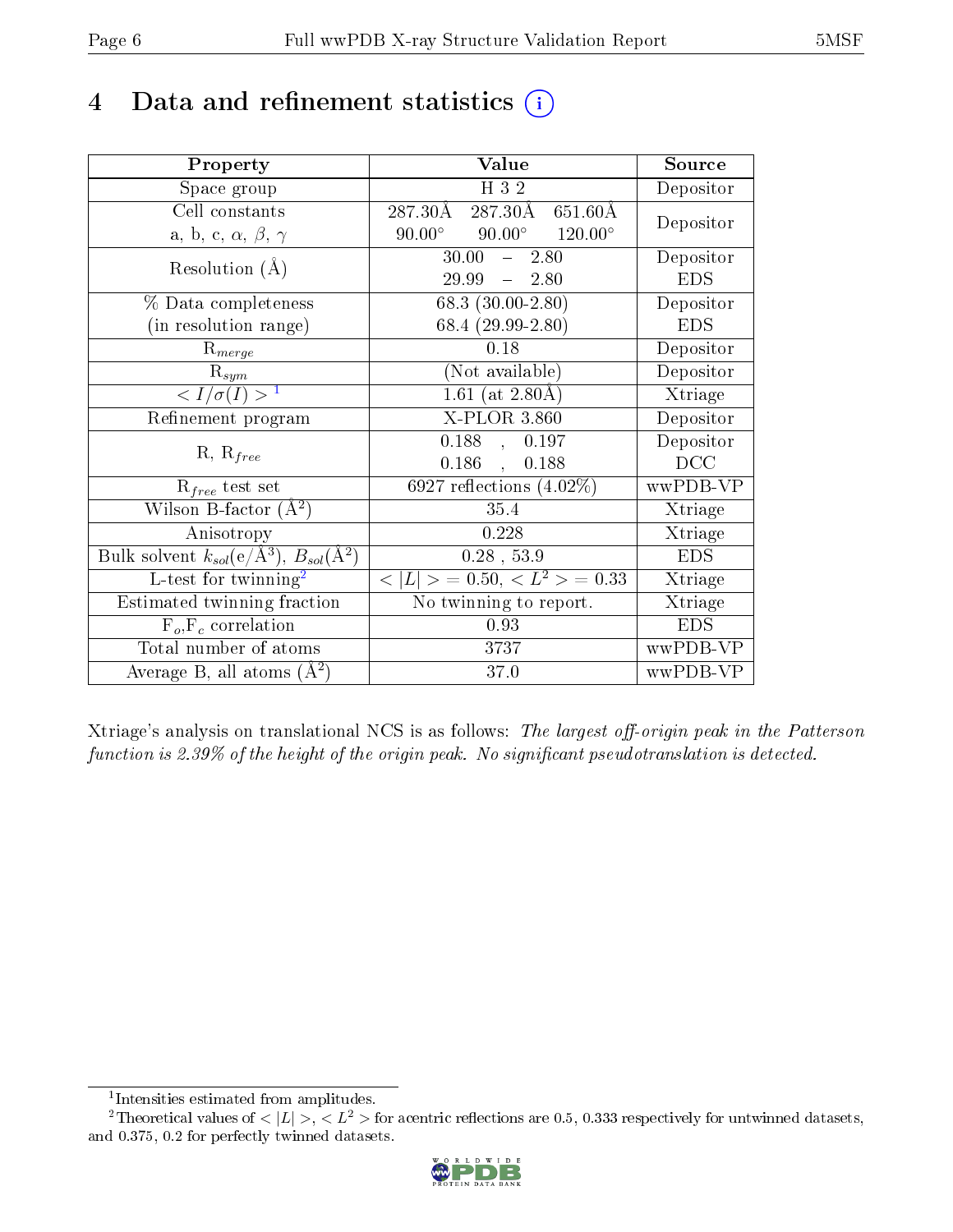# 5 Model quality  $(i)$

### 5.1 Standard geometry  $(i)$

The Z score for a bond length (or angle) is the number of standard deviations the observed value is removed from the expected value. A bond length (or angle) with  $|Z| > 5$  is considered an outlier worth inspection. RMSZ is the root-mean-square of all Z scores of the bond lengths (or angles).

| Mol | Chain |      | Bond lengths       | Bond angles |                         |  |
|-----|-------|------|--------------------|-------------|-------------------------|--|
|     |       | RMSZ | # $ Z >5$          | RMSZ        | # $ Z >5$               |  |
|     | R     | 0.38 | 0/432              | 0.86        | $2/673$ $(0.3\%)$       |  |
|     | S     | 2.09 | $2/383$ $(0.5\%)$  | 1.59        | $7/596$ $(1.2\%)$       |  |
| 2   |       | 0.37 | 0/999              | 0.65        | /1359                   |  |
| 2   | В     | 0.37 | 0/990              | 0.68        | /1348                   |  |
| 2   | C     | 0.36 | 0/990              | 0.63        | $^{\prime}1348$         |  |
| All |       | 0.75 | $2/3794$ $(0.1\%)$ | 0.84        | /5324<br>$(0.2\%)$<br>9 |  |

All (2) bond length outliers are listed below:

| Mol |  | Chain   Res   Type   Atoms | $\mathbf{Z}$ | $\mid$ Observed( $\AA$ ) $\mid$ Ideal( $\overline{A}$ ) |  |
|-----|--|----------------------------|--------------|---------------------------------------------------------|--|
|     |  | $O3'$ -P                   | 38.66        |                                                         |  |
|     |  |                            | 8.60         |                                                         |  |

| Mol | Chain | Res    | Type          | Atoms           | Z        | Observed | $\text{Ideal}({}^o)$ |
|-----|-------|--------|---------------|-----------------|----------|----------|----------------------|
|     | S     | 15     | C             | $O5'$ -P-OP1    | $-19.87$ | 86.86    | 110.70               |
|     | S     | 15     | С             | $OP1-P-OP2$     | 16.95    | 145.03   | 119.60               |
|     | S     | 15     | $\mathcal{C}$ | $P-O3'-C3'$     | $-14.18$ | 102.68   | 119.70               |
|     | S     | 5      | А             | $O3' - P - O5'$ | 8.44     | 120.04   | 104.00               |
|     | S     | 14     | А             | $P-O3'-C3'$     | $-6.90$  | 111.42   | 119.70               |
|     | S     | $10\,$ | C             | $N1-C1-C2'$     | 5.72     | 121.44   | 114.00               |
|     | S     | 15     | $\mathcal{C}$ | $OP2-P-O3'$     | 5.31     | 116.89   | 105.20               |
|     | R     | 9      |               | $N1-C1-C2'$     | 5.12     | 120.66   | 114.00               |
|     | R     | 11     |               | $N9-C1-C2'$     | 5.11     | 120.65   | 114.00               |

All (9) bond angle outliers are listed below:

There are no chirality outliers.

There are no planarity outliers.

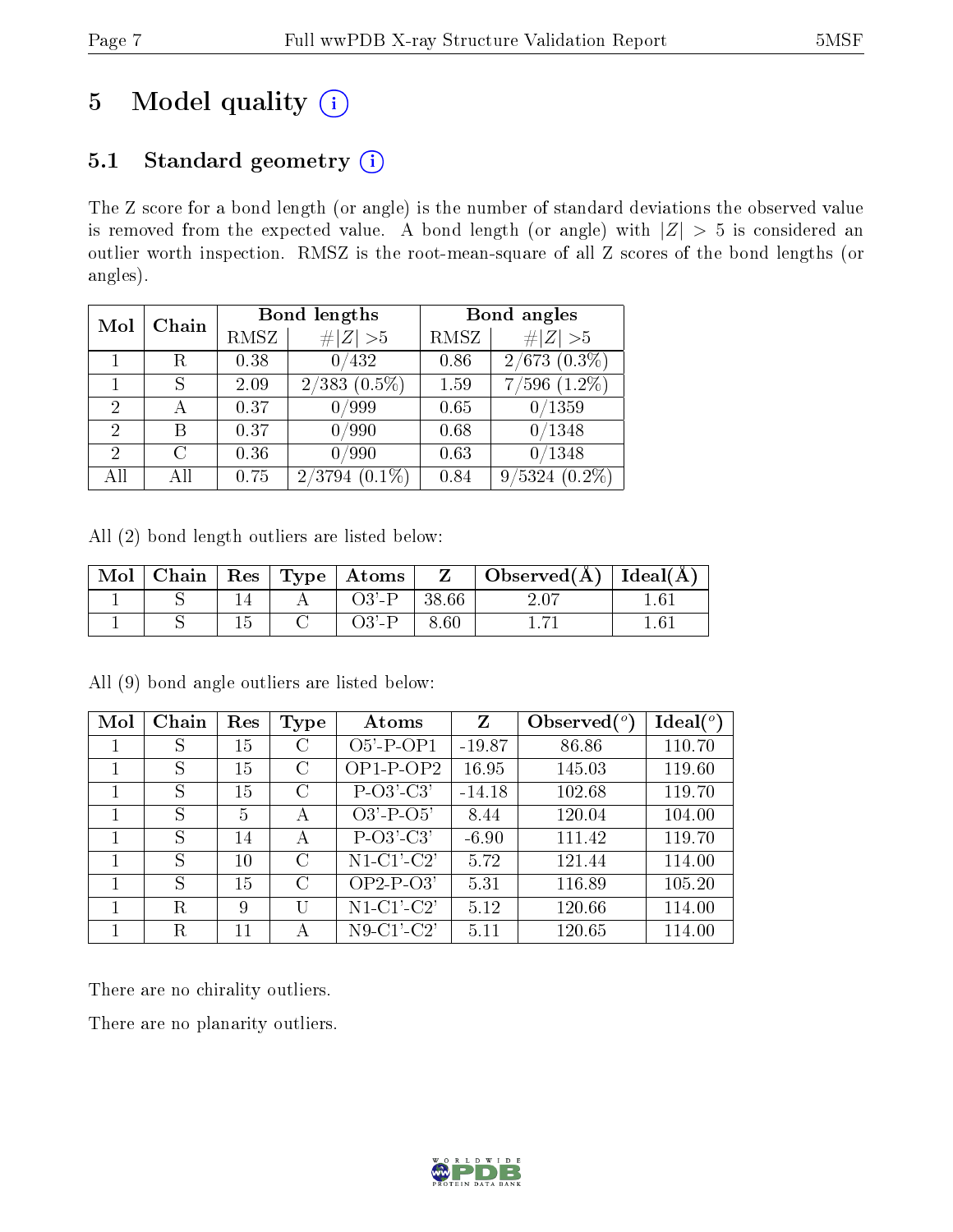### 5.2 Too-close contacts  $(i)$

In the following table, the Non-H and H(model) columns list the number of non-hydrogen atoms and hydrogen atoms in the chain respectively. The H(added) column lists the number of hydrogen atoms added and optimized by MolProbity. The Clashes column lists the number of clashes within the asymmetric unit, whereas Symm-Clashes lists symmetry related clashes.

| Mol | Chain              | Non-H | H (model) | H(added) | <b>Clashes</b> | <b>Symm-Clashes</b> |
|-----|--------------------|-------|-----------|----------|----------------|---------------------|
|     | R                  | 386   |           | 199      | 9              |                     |
|     | S                  | 342   |           | 176      | 22             |                     |
| 2   | А                  | 972   |           | 975      | 13             |                     |
| 2   | В                  | 968   |           | 966      | 13             |                     |
| 2   | $\curvearrowright$ | 968   |           | 966      | 11             |                     |
| 3   | А                  | 30    |           | U        |                |                     |
| 3   | В                  | 43    |           |          | റ              |                     |
| 3   | ∩                  | 26    |           |          | 2              |                     |
| 3   | R                  | 2     |           |          |                |                     |
| All | Αll                | 3737  |           | 3282     | 65             |                     |

The all-atom clashscore is defined as the number of clashes found per 1000 atoms (including hydrogen atoms). The all-atom clashscore for this structure is 9.

All (65) close contacts within the same asymmetric unit are listed below, sorted by their clash magnitude.

| Atom-1            | Atom-2                       | Interatomic      | Clash           |
|-------------------|------------------------------|------------------|-----------------|
|                   |                              | distance $(\AA)$ | overlap $(\AA)$ |
| 1: S: 15: C: O2'  | 1: S: 16: G: H5'             | 1.18             | 1.27            |
| 1: S: 14: A: O3'  | 1: S: 15: C:P                | 2.07             | 1.10            |
| 1: S: 15: C: O2'  | 1: S: 16: G: C5'             | 2.05             | 1.03            |
| 1: S: 15: C: H2'  | $1: S: 16: \overline{G:O5'}$ | 1.68             | 0.93            |
| 1: S: 14: A:H2'   | 1: S: 15: C: H5'             | 1.52             | 0.92            |
| 1: S: 15: C: C2'  | 1: S: 16: G:H5'              | 2.02             | 0.90            |
| 1: S: 15: C: HO2' | 1: S: 16: G:H5'              | 1.11             | 0.89            |
| 1: S: 14: A: C2'  | 1: S: 15: C: H5'             | 2.03             | 0.86            |
| 1: S: 15: C: C2'  | 1: S: 16: G: C5'             | 2.54             | 0.84            |
| 1: S: 15: C: C2'  | 1:S:16:G:O5'                 | 2.27             | 0.83            |
| 1: S: 15: C: H2'  | 1: S: 16: G: C5'             | 2.13             | 0.78            |
| 2:C:112:LEU:HA    | 2:C:119:PRO:HG3              | 1.68             | 0.75            |
| 1: S: 14: A: O2'  | 1: S: 15: C: H5'             | 1.93             | 0.69            |
| 1: S: 5: A: H5"   | 1: S: 6: G: O5'              | 1.95             | 0.67            |
| 2:B:105:VAL:O     | 2: B: 109: GLN: HG3          | 1.97             | 0.64            |
| 1:R:10:C:O2'      | 2:A:61[A]:LYS:HE3            | 1.98             | 0.63            |
| 1:R:15:C:O2'      | 1:R:16:G:H5'                 | 1.99             | 0.62            |
| 1:R:14:A:O2'      | 1:R:15:C:H5'                 | 2.02             | 0.59            |

Continued on next page...

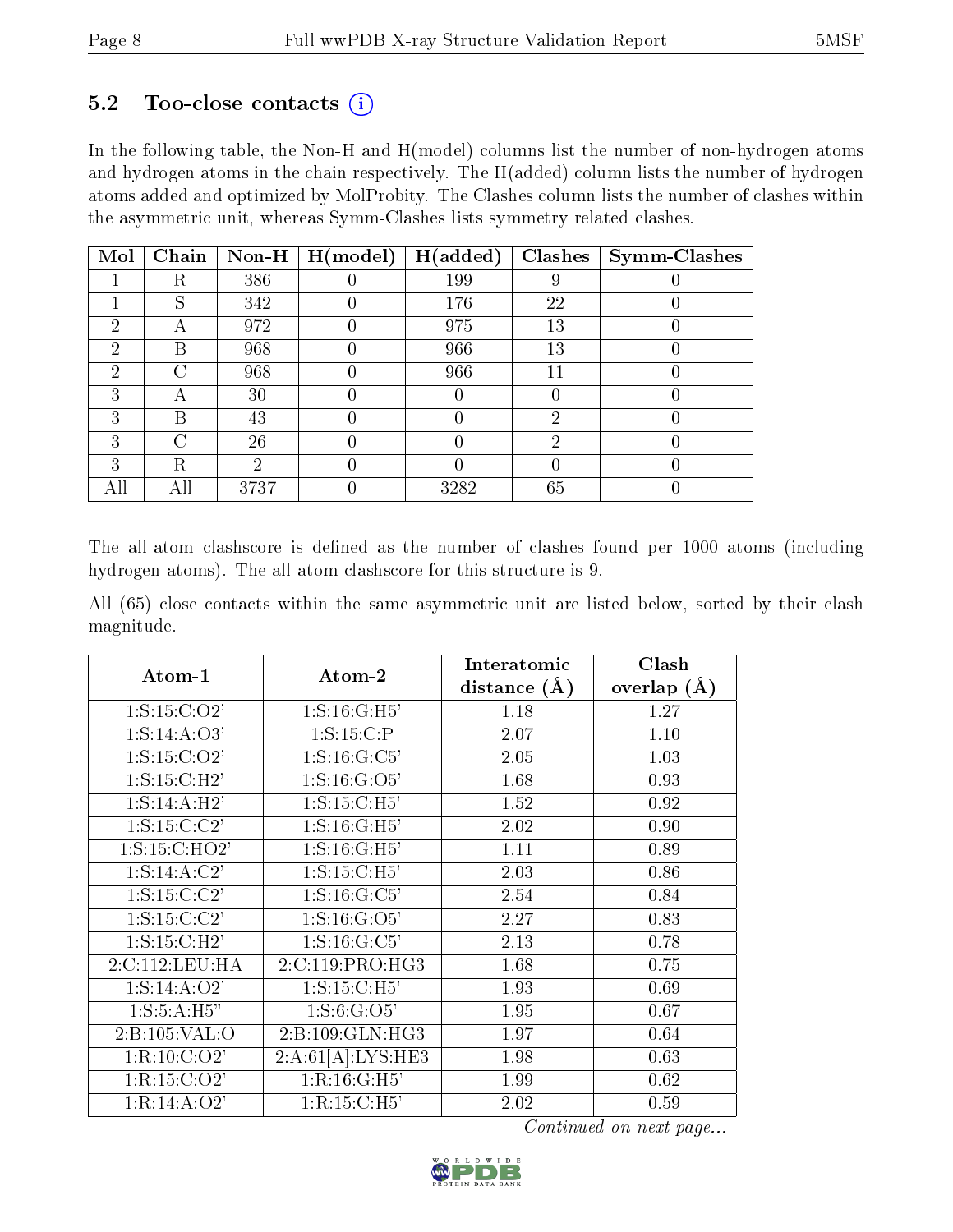| continuou promo province pugo |                   | Interatomic    | Clash           |
|-------------------------------|-------------------|----------------|-----------------|
| Atom-1                        | Atom-2            | distance $(A)$ | overlap $(\AA)$ |
| 1:R:1:C:H2'                   | 1:R:2:C:H6        | 1.66           | 0.59            |
| 2:A:105:VAL:O                 | 2:A:109:GLN:HG3   | 2.01           | 0.59            |
| $1: S: 14: A: \overline{C3'}$ | 1: S: 15: C:P     | 2.91           | 0.58            |
| 1:R:1:C:H2'                   | 1:R:2:C:C6        | 2.38           | 0.57            |
| 1: S: 10: C: H1'              | 3:C:226:HOH:O     | 2.05           | 0.57            |
| 1:R:17:G:H2'                  | 1:R:18:G:CS       | 2.41           | 0.55            |
| 2:B:61:LYS:HG2                | 2:B:87[A]:ASN:OD1 | 2.07           | 0.55            |
| 1: S: 8: A: H2'               | 1:S:10:C:C5       | 2.42           | 0.55            |
| 1:R:9:U:H5"                   | 1:R:10:C:H5       | 1.72           | 0.54            |
| 2:A:52:SER:OG                 | 2:A:53:ALA:N      | 2.41           | 0.53            |
| 2:B:26:ALA:O                  | 2:B:27:ASN:HB2    | 2.08           | 0.53            |
| 2: B:67: VAL:O                | 2:B:70:GLN:HB3    | 2.09           | 0.53            |
| 2:B:83:ARG:HD2                | 3:B:139:HOH:O     | $2.10\,$       | 0.52            |
| 2:C:6:GLN:HE21                | 2:C:19:THR:HG21   | 1.75           | 0.51            |
| 2:A:86:LEU:HD21               | 2:A:88:MET:CE     | 2.41           | 0.51            |
| 1: S: 14: A:H2'               | 1: S: 15: C: C5'  | 2.35           | 0.51            |
| 2:B:1:ALA:O                   | 2:5:2:SER:HB2     | 2.10           | 0.50            |
| 2:C:116:ASN:O                 | 2:C:119:PRO:HD2   | 2.12           | 0.50            |
| 2:B:83:ARG:HG2                | 2:B:83:ARG:HH11   | 1.78           | 0.49            |
| 2:C:35:SER:O                  | 2:C:36:ASN:HB2    | 2.12           | 0.48            |
| 1:S:9:U:C5'                   | 1: S: 10: C: H5   | 2.26           | 0.48            |
| 2:B:83:ARG:HG2                | 2:B:83:ARG:NH1    | 2.29           | 0.47            |
| 2:C:36:ASN:O                  | 2:C:37:SER:C      | 2.52           | 0.47            |
| 2:C:6:GLN:HE21                | 2:C:19:THR:CG2    | 2.28           | 0.46            |
| 2:A:103:LEU:HD12              | 2:A:103:LEU:HA    | 1.80           | 0.46            |
| 2:C:56:ARG:HD2                | 3:C:206:HOH:O     | 2.15           | 0.45            |
| 2:A:60:ILE:HB                 | 2: A:88:MET:HG2   | 1.98           | 0.45            |
| 2:A:45:THR:OG1                | 2:A:61[A]:LYS:HB3 | 2.17           | 0.45            |
| 2:A:61[B]:LYS:HE2             | 2:A:87[B]:ASN:OD1 | 2.17           | 0.44            |
| 1:S:9:U:H5"                   | 1:S:10:C:H5       | 1.81           | 0.44            |
| 2:A:33:ILE:HD13               | 2:A:38:ARG:NH1    | 2.32           | 0.44            |
| 1:R:9:U:C5'                   | $1:R:10:C:H5$     | 2.30           | 0.44            |
| 1: S: 13: C: H2'              | 1: S: 14: A: C8   | 2.52           | 0.44            |
| 1:R:8:A:H2'                   | 1:R:10:C:C5       | 2.53           | 0.44            |
| 2:B:118:ILE:HB                | 2:B:119:PRO:HD3   | 2.00           | 0.43            |
| 2:A:45:THR:OG1                | 2:A:61[B]:LYS:HB2 | 2.17           | 0.43            |
| 2:B:1:ALA:O                   | 2:B:2:SER:CB      | 2.66           | 0.43            |
| 2:B:3:ASN:H                   | $2:BA$ SN:ND2     | $2.15\,$       | 0.43            |
| 2:A:61[A]:LYS:HD2             | 2:A:87[A]:ASN:OD1 | 2.19           | 0.42            |
| 1:S:9:U:C5'                   | 1:S:10:C:C5       | 3.03           | 0.42            |
| 2:B:56:ARG:NH2                | 3:B:162:HOH:O     | 2.51           | 0.42            |

Continued from previous page.

Continued on next page...

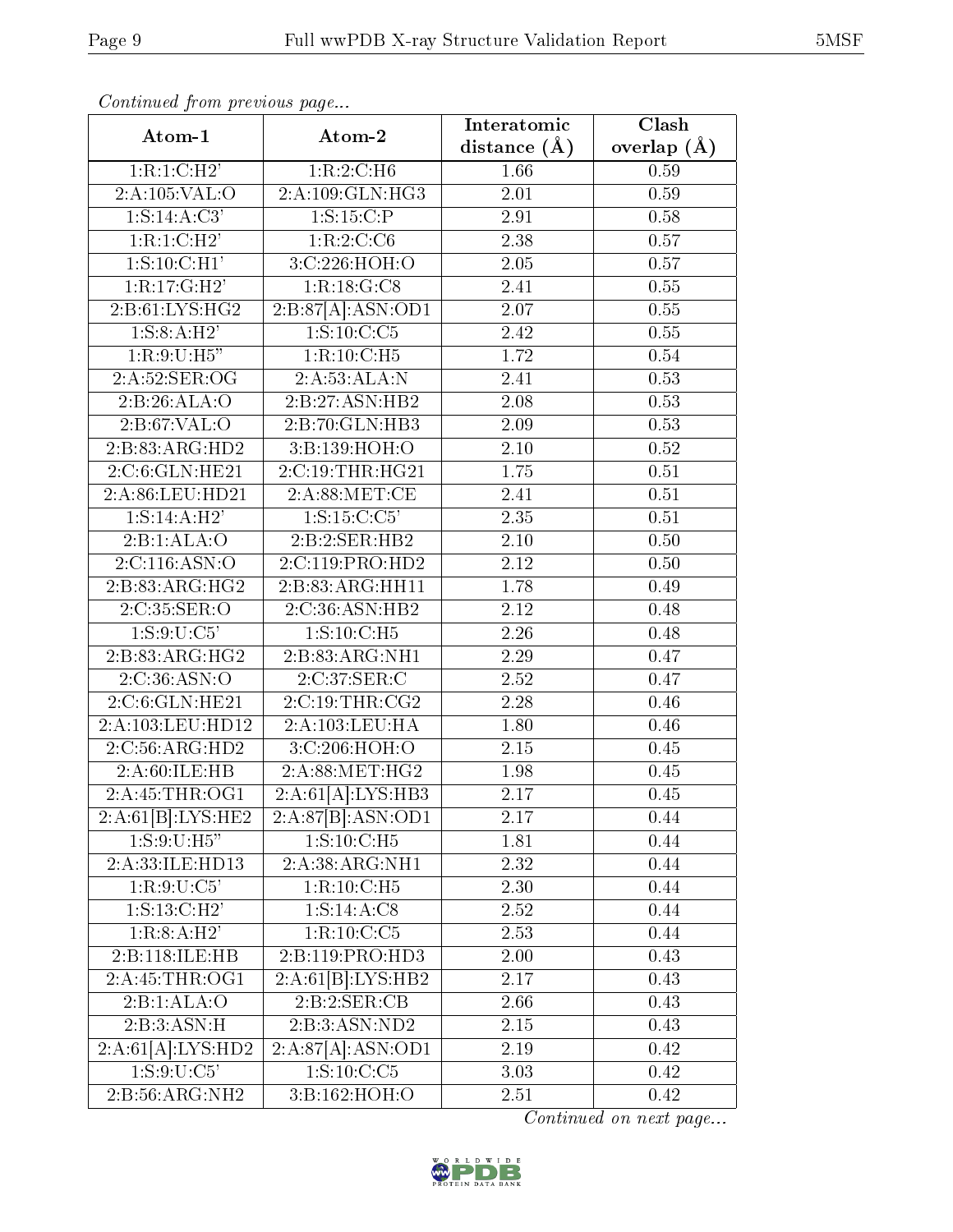| Atom-1              | Atom-2            | Interatomic    | Clash         |
|---------------------|-------------------|----------------|---------------|
|                     |                   | distance $(A)$ | overlap<br>(Å |
| 2:C:6:GLN:NE2       | 2:C:19:THR:HG21   | 2.35           | 0.41          |
| $2:C:15$ : THR: $C$ | 2:C:17:ASP:H      | 2.24           | 0.41          |
| 1: S: 10: C: H2'    | 2:C:85:TYR:CE2    | 2.56           | 0.40          |
| 2:A:56:ARG:CD       | 2:B:38:ARG:HD2    | 2.51           | 0.40          |
| 2:A:61[A]:LYS:CD    | 2:A:87[A]:ASN:OD1 | 2.69           | 0.40          |
| 2:C:20:VAL:HB       | 2:C:32:TRP:HB3    | 2.03           | በ 4በ          |

Continued from previous page...

There are no symmetry-related clashes.

### 5.3 Torsion angles  $(i)$

#### 5.3.1 Protein backbone  $(i)$

In the following table, the Percentiles column shows the percent Ramachandran outliers of the chain as a percentile score with respect to all X-ray entries followed by that with respect to entries of similar resolution.

The Analysed column shows the number of residues for which the backbone conformation was analysed, and the total number of residues.

| Mol            | Chain   | Analysed         | Favoured  | Allowed   | Outliers | Percentiles |               |
|----------------|---------|------------------|-----------|-----------|----------|-------------|---------------|
| $\overline{2}$ | A       | $129/129(100\%)$ | 124 (96%) | 4(3%)     | $1(1\%)$ | 19          | -49           |
| $\overline{2}$ | B       | $128/129$ (99\%) | 122(95%)  | 5(4%)     | $1(1\%)$ | 19          | -49           |
| $\overline{2}$ | $\rm C$ | $128/129$ (99\%) | 119 (93%) | 9(7%)     |          |             | $100$   $100$ |
| All            | All     | $385/387(100\%)$ | 365(95%)  | $18(5\%)$ | $2(0\%)$ | 29          | 61            |

All (2) Ramachandran outliers are listed below:

| Mol | Chain | Res | ype |
|-----|-------|-----|-----|
|     |       |     |     |
|     |       |     |     |

#### 5.3.2 Protein sidechains  $\hat{1}$

In the following table, the Percentiles column shows the percent sidechain outliers of the chain as a percentile score with respect to all X-ray entries followed by that with respect to entries of similar resolution.

The Analysed column shows the number of residues for which the sidechain conformation was analysed, and the total number of residues.

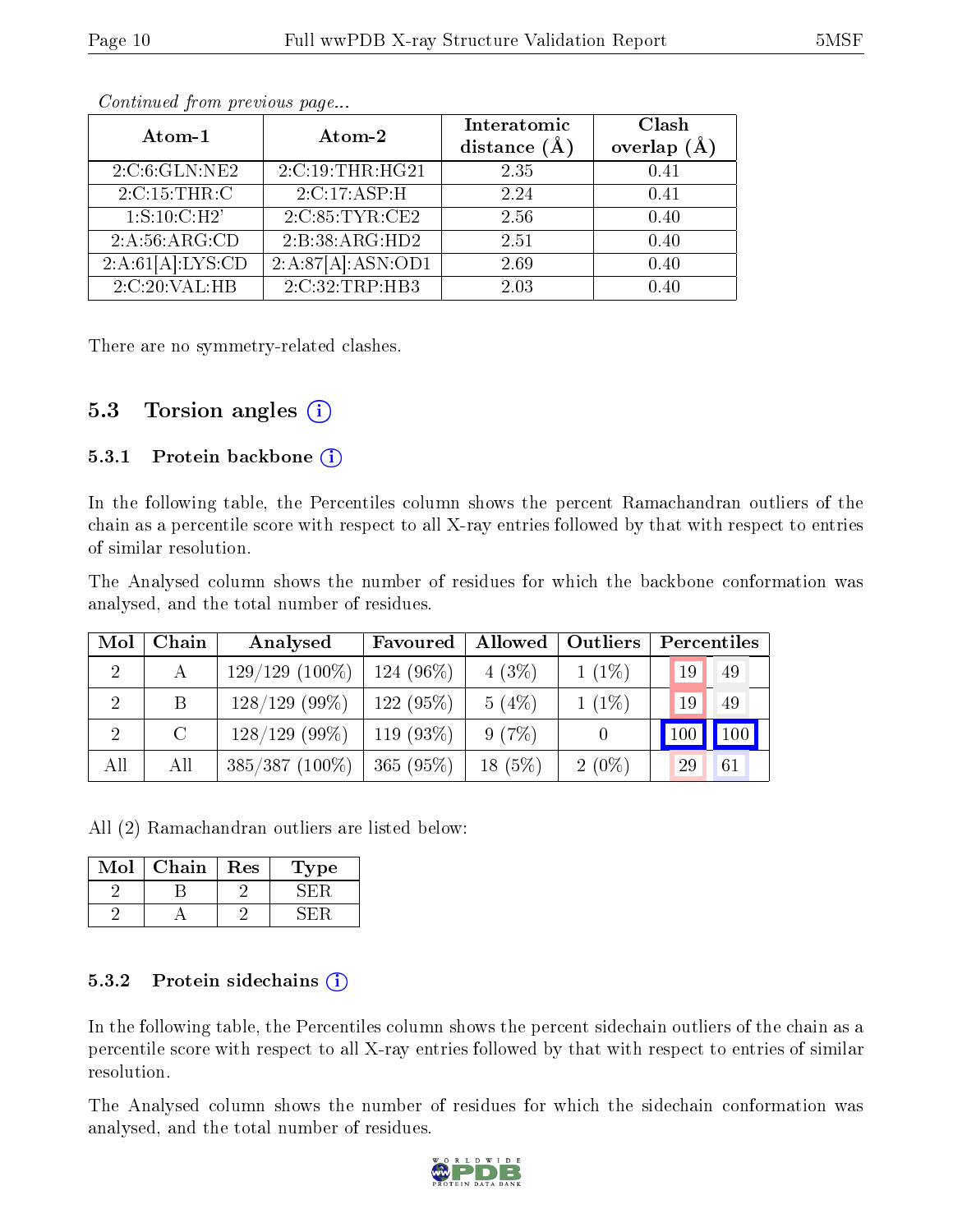| Mol            | Chain         | Analysed            | Rotameric    | <b>Outliers</b> | Percentiles     |    |
|----------------|---------------|---------------------|--------------|-----------------|-----------------|----|
| $2^{\circ}$    | $\mathbf{A}$  | $108/106(102\%)$    | 101 $(94\%)$ | 7(6%)           | 17 <sup>1</sup> | 44 |
| $\overline{2}$ | B.            | $107/106$ $(101\%)$ | $99(92\%)$   | $8(8\%)$        | 13              | 37 |
| $\mathcal{D}$  | $\mathcal{C}$ | $107/106$ $(101\%)$ | 99 (92%)     | $8(8\%)$        | 13              | 37 |
| All            | All           | $322/318$ $(101\%)$ | 299 (93\%)   | 23(7%)          | 15              | 39 |

All (23) residues with a non-rotameric sidechain are listed below:

| Mol            | Chain                                                                                                       | $\operatorname{Res}% \left( \mathcal{N}\right) \equiv\operatorname{Res}(\mathcal{N}_{0})\left( \mathcal{N}_{0}\right) ^{2}$ | $_{\rm Type}$           |
|----------------|-------------------------------------------------------------------------------------------------------------|-----------------------------------------------------------------------------------------------------------------------------|-------------------------|
| $\overline{2}$ | $\overline{\rm A}$                                                                                          | $\overline{4}$                                                                                                              | PHE                     |
| $\overline{2}$ |                                                                                                             | $\overline{25}$                                                                                                             | $\overline{\rm PHE}$    |
| $\overline{2}$ |                                                                                                             | $52\,$                                                                                                                      | <b>SER</b>              |
| $\overline{2}$ | $\frac{\overline{A}}{\overline{A}}$ $\frac{\overline{A}}{\overline{A}}$                                     | 61[A]                                                                                                                       | $\overline{\text{LYS}}$ |
| $\overline{2}$ |                                                                                                             | 61[B]                                                                                                                       | <b>LYS</b>              |
| $\overline{2}$ | $\overline{A}$                                                                                              | 118                                                                                                                         | ILE                     |
| $\overline{2}$ | $\frac{\overline{A}}{B}$                                                                                    | $\overline{126}$                                                                                                            | $\overline{\text{SER}}$ |
| $\overline{2}$ |                                                                                                             | $\overline{3}$                                                                                                              | <b>ASN</b>              |
| $\overline{2}$ | $\overline{\mathrm{B}}$                                                                                     | $\overline{4}$                                                                                                              | PHE                     |
| $\overline{2}$ | B                                                                                                           | 35                                                                                                                          | <b>SER</b>              |
| $\overline{2}$ | $\overline{\mathrm{B}}$                                                                                     | 38                                                                                                                          | $\overline{\rm{ARG}}$   |
| $\overline{2}$ | $\overline{\mathbf{B}}$                                                                                     | 70                                                                                                                          | $\overline{{\rm GLN}}$  |
| $\overline{2}$ | $\overline{\mathrm{B}}$                                                                                     | $\overline{7}7$                                                                                                             | LEU                     |
| $\overline{2}$ | $\overline{B}$                                                                                              | $\overline{10}3$                                                                                                            | <b>LEU</b>              |
| $\overline{2}$ | $\overline{\mathbf{B}}$                                                                                     | 114                                                                                                                         | <b>ASP</b>              |
| $\overline{2}$ |                                                                                                             | $\overline{23}$                                                                                                             | $\overline{\text{SER}}$ |
| $\overline{2}$ |                                                                                                             | 37                                                                                                                          | $\overline{\text{SER}}$ |
| $\overline{2}$ |                                                                                                             | $\overline{38}$                                                                                                             | $\overline{\rm{ARG}}$   |
| $\overline{2}$ |                                                                                                             | 49                                                                                                                          | $\overline{\rm{ARG}}$   |
| $\overline{2}$ | $\frac{\overline{C}}{\overline{C}}$ $\frac{\overline{C}}{\overline{C}}$ $\frac{\overline{C}}{\overline{C}}$ | 54                                                                                                                          | $\overline{\text{GLN}}$ |
| $\overline{2}$ |                                                                                                             | $\overline{76}$                                                                                                             | $\overline{\text{GLU}}$ |
| $\overline{2}$ |                                                                                                             | 99                                                                                                                          | <b>SER</b>              |
| $\overline{2}$ | $\overline{\text{C}}$                                                                                       | 114                                                                                                                         | <b>ASP</b>              |

Some sidechains can be flipped to improve hydrogen bonding and reduce clashes. All (4) such sidechains are listed below:

| Mol | Chain | Res | Type       |
|-----|-------|-----|------------|
|     |       | 55  | <b>ASN</b> |
|     |       |     | ASN        |
|     |       | 36  | <b>ASN</b> |
|     |       |     | CL N       |

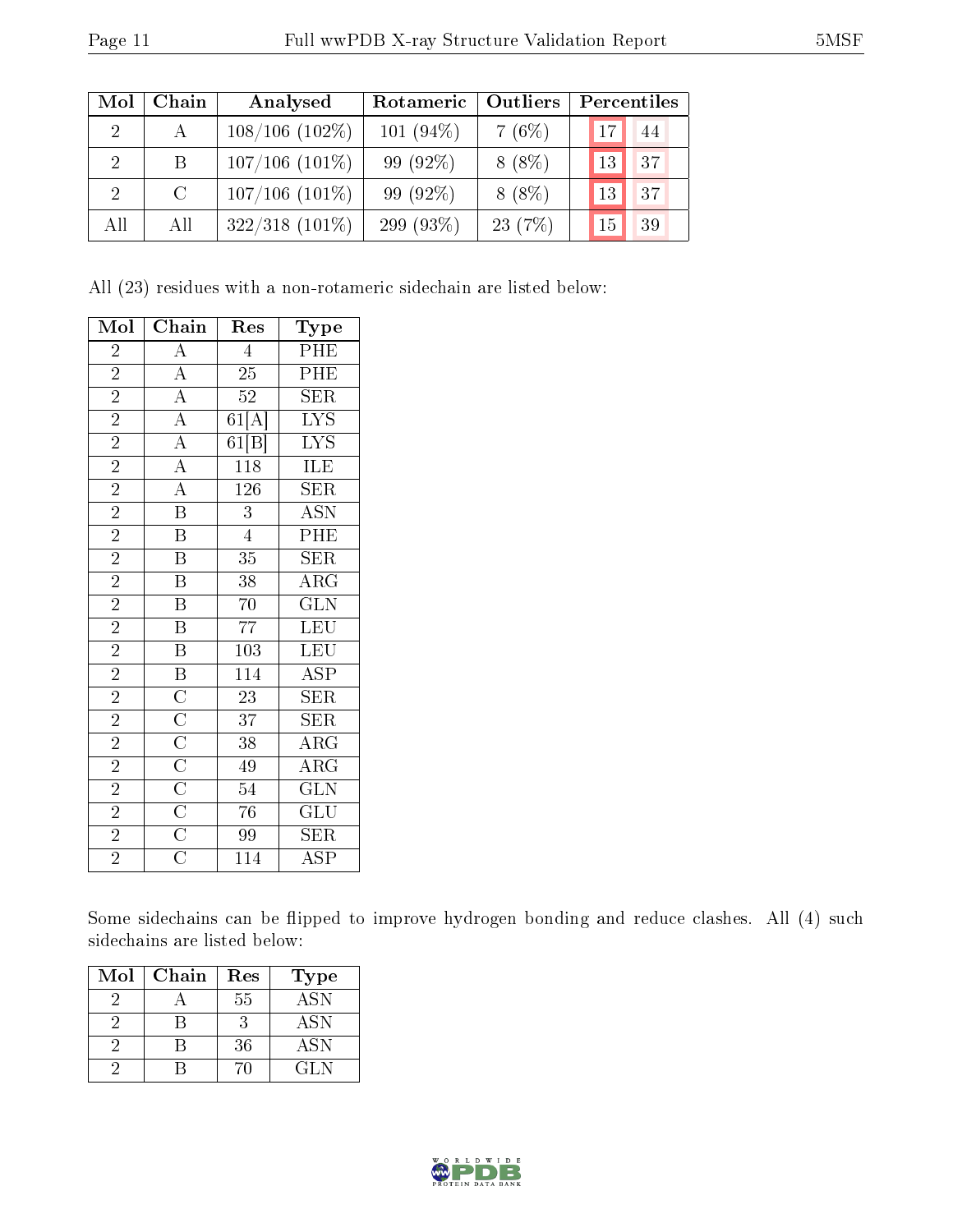#### 5.3.3 RNA [O](https://www.wwpdb.org/validation/2017/XrayValidationReportHelp#rna)i

| Mol | Chain | Analysed               | <b>Backbone Outliers   Pucker Outliers</b> |  |
|-----|-------|------------------------|--------------------------------------------|--|
|     |       | $17/18$ (94\%)         | $2(11\%)$                                  |  |
|     |       | $^{\circ}$ 14/18 (77%) | $(28\%$                                    |  |
|     |       | $(86\%)$<br>31/36      | $6(19\%)$                                  |  |

All (6) RNA backbone outliers are listed below:

| Mol | Chain | Res | <b>Type</b> |
|-----|-------|-----|-------------|
|     | R     |     |             |
|     | R     | 10  | $\epsilon$  |
|     |       |     | G           |
|     |       |     |             |
|     |       | 10  | $\cap$      |
|     |       | 15  |             |

There are no RNA pucker outliers to report.

#### 5.4 Non-standard residues in protein, DNA, RNA chains (i)

There are no non-standard protein/DNA/RNA residues in this entry.

#### 5.5 Carbohydrates  $(i)$

There are no carbohydrates in this entry.

### 5.6 Ligand geometry  $(i)$

There are no ligands in this entry.

#### 5.7 [O](https://www.wwpdb.org/validation/2017/XrayValidationReportHelp#nonstandard_residues_and_ligands)ther polymers  $(i)$

There are no such residues in this entry.

### 5.8 Polymer linkage issues  $(i)$

The following chains have linkage breaks:

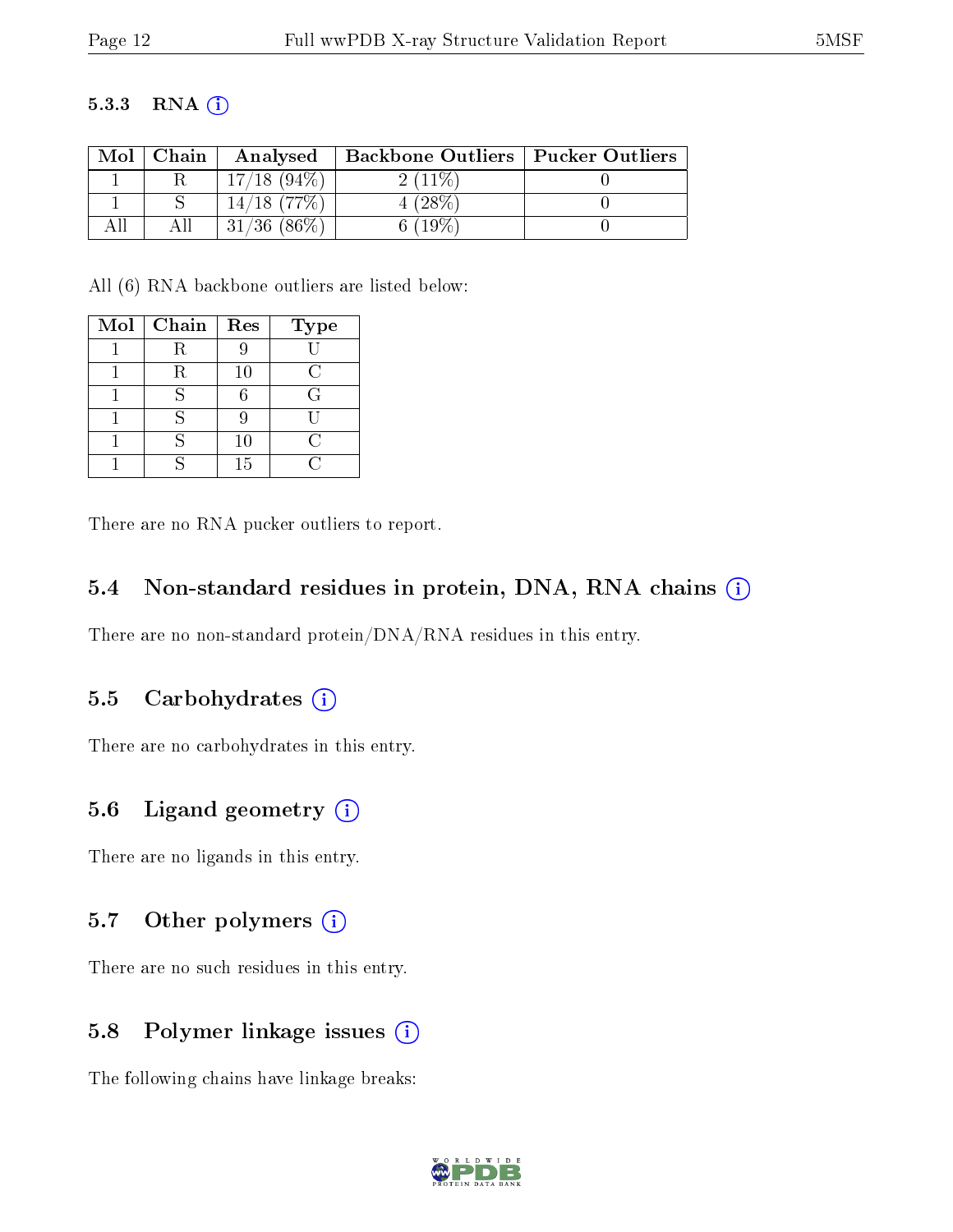|  | Mol $\vert$ Chain $\vert$ Number of breaks |
|--|--------------------------------------------|
|  |                                            |

All chain breaks are listed below:

|  |  |  | $\mid$ Model $\mid$ Chain $\mid$ Residue-1 $\mid$ Atom-1 $\mid$ Residue-2 $\mid$ Atom-2 $\mid$ Distance (Å) |
|--|--|--|-------------------------------------------------------------------------------------------------------------|
|  |  |  |                                                                                                             |

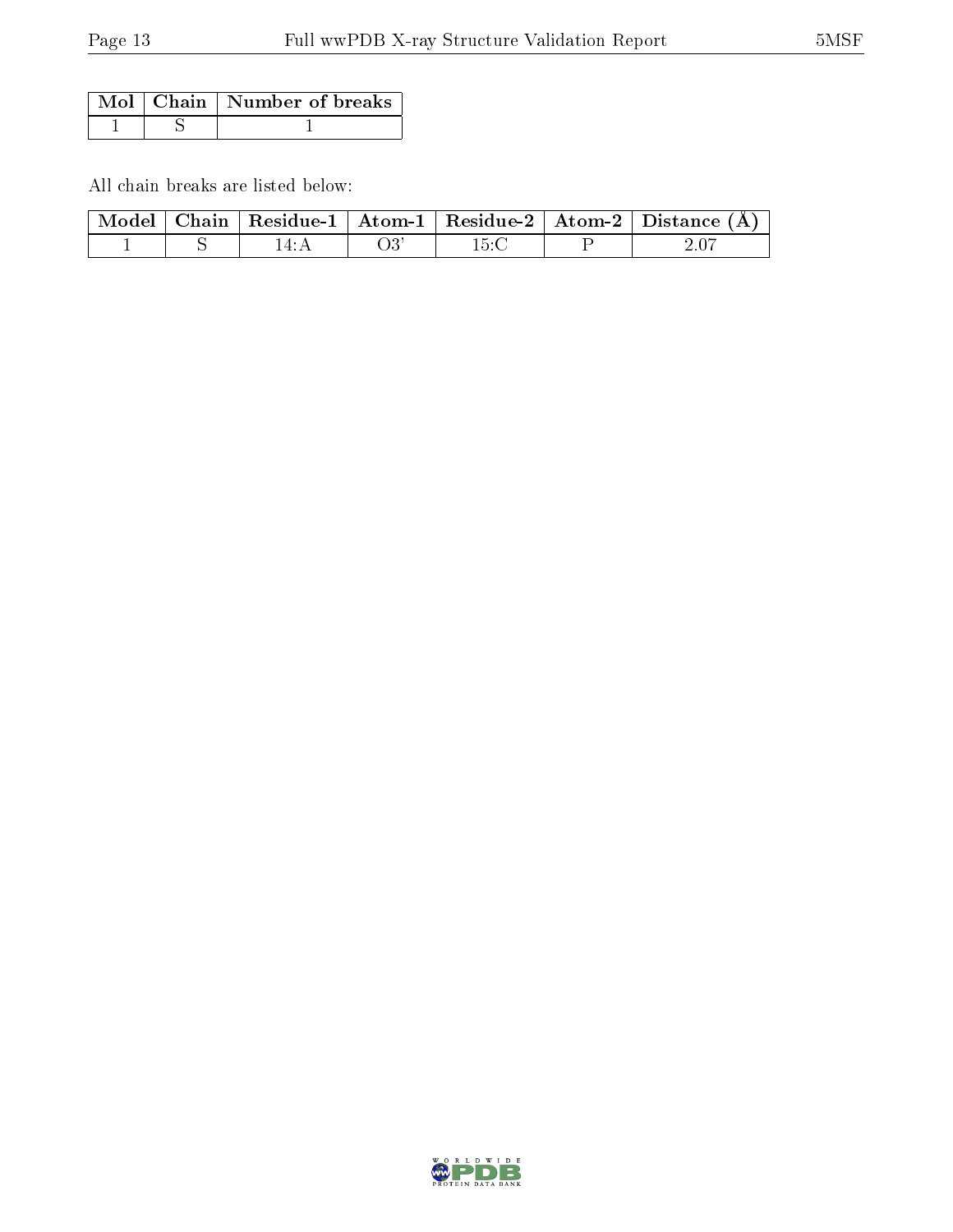### 6 Fit of model and data  $(i)$

### 6.1 Protein, DNA and RNA chains  $(i)$

In the following table, the column labelled  $#RSRZ> 2'$  contains the number (and percentage) of RSRZ outliers, followed by percent RSRZ outliers for the chain as percentile scores relative to all X-ray entries and entries of similar resolution. The OWAB column contains the minimum, median,  $95<sup>th</sup>$  percentile and maximum values of the occupancy-weighted average B-factor per residue. The column labelled ' $Q< 0.9$ ' lists the number of (and percentage) of residues with an average occupancy less than 0.9.

| Mol            | Chain        | Analysed         | $<$ RSRZ $>$ | $\#\text{RSRZ}{>}2$            | $OWAB(A^2)$     | Q< 0.9         |
|----------------|--------------|------------------|--------------|--------------------------------|-----------------|----------------|
|                | $\rm R$      | $18/18$ (100%)   | 2.07         | $9(50\%)$ 0<br>$\vert 0 \vert$ | 33, 63, 99, 99  | 18 $(100\%)$   |
|                | S            | $16/18$ (88%)    | 1.69         | $5(31\%)$ 0<br>$\vert 0 \vert$ | 32, 64, 95, 99  | 16 $(100\%)$   |
| $\overline{2}$ | $\mathbf{A}$ | $129/129(100\%)$ | $-0.86$      | $1(0\%)$<br>86<br> 81          | 14, 26, 61, 92  | $\overline{0}$ |
| $\overline{2}$ | B            | $129/129(100\%)$ | $-0.94$      | $2(1\%)$<br>72<br>66           | 14, 22, 54, 93  | $\overline{0}$ |
| 2              | $\rm C$      | $129/129(100\%)$ | $-0.83$      | $1(0\%)$<br>86<br> 81          | 18, 28, 57, 100 | $\overline{0}$ |
| All            | All          | $421/423$ (99\%) | $-0.65$      | 18 $(4\%)$<br>35<br>25         | 14, 26, 76, 100 | 34 (8%)        |

All (18) RSRZ outliers are listed below:

| Mol            | Chain                   | Res             | Type                    | <b>RSRZ</b> |
|----------------|-------------------------|-----------------|-------------------------|-------------|
| $\mathbf{1}$   | R                       | 18              | G                       | 7.7         |
| $\overline{1}$ | $\overline{\mathrm{R}}$ | 17              | $\overline{G}$          | 5.1         |
| $\mathbf{1}$   | $\rm R$                 | $\mathbf{1}$    | $\overline{C}$          | 4.7         |
| $\mathbf{1}$   | $\overline{S}$          | 17              | $\overline{\mathrm{G}}$ | 4.6         |
| $\mathbf{1}$   | $\rm R$                 | 16              | $\mathbf G$             | 4.3         |
| $\mathbf{1}$   | $\overline{S}$          | 14              | $\overline{\rm A}$      | 3.5         |
| $\mathbf{1}$   | $\overline{S}$          | 13              | $\overline{C}$          | 3.4         |
| $\mathbf{1}$   | $\overline{\mathrm{s}}$ | 16              | $\mathbf G$             | 3.2         |
| $\mathbf{1}$   | $\rm R$                 | 14              | $\overline{\rm A}$      | 2.8         |
| $\mathbf{1}$   | $\rm R$                 | $\overline{2}$  | $\overline{C}$          | $2.8\,$     |
| $\overline{2}$ | $\overline{\rm C}$      | $\overline{15}$ | THR                     | 2.7         |
| $\mathbf{1}$   | $\rm R$                 | 3               | $\mathbf G$             | 2.6         |
| $\overline{2}$ | $\bf{A}$                | $\mathbf{1}$    | ALA                     | 2.4         |
| $\mathbf{1}$   | $\rm R$                 | 15              | $\overline{\rm C}$      | 2.4         |
| $\mathbf{1}$   | R                       | 13              | $\overline{C}$          | $2.3\,$     |
| $\mathbf{1}$   | S.                      | 15              | C                       | 2.3         |
| $\overline{2}$ | B                       | 14              | $\rm GLY$               | 2.1         |
| $\overline{2}$ | Β                       | $\mathbf 1$     | ${\rm ALA}$             | 2.0         |